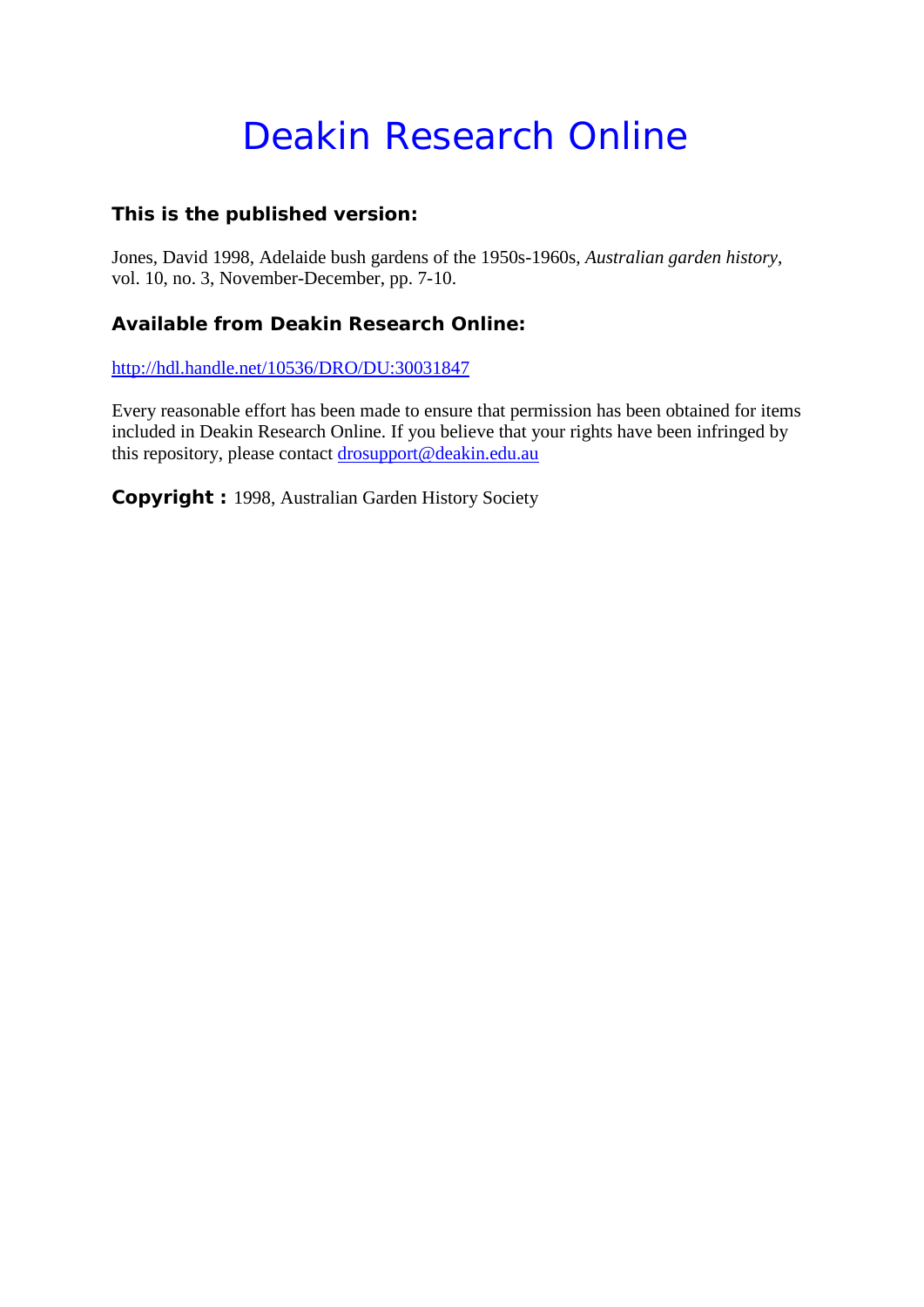The National Library supplies copies of this article under licence from the Copyright Agency Limited (CAL). Further reproductions of this article can only be made under licence.



#### by David Jones

mon-scented gums and ironbarks are<br>symbols of Adelaide's entry into the bush<br>garden style in the late 1950s leading<br>up to the 1970s. The trees were used both in symbols of Adelaide's entry into the bush garden sryle in the late 1950, leading up to the 1970s. The trees were used both in domestic gardens and in select street avenue planrings.

But their use was contrary to the gardening conservatism in Adelaide in the 1960s. While the bush garden style had a strong influence in Melbourne and Sydney in the 1960s its strengrh and expression in Adelaide was mixed. Part of the reasons are the lack of a horticultural school and personalities that argued for this approach in community; the strong English garden tradition that still dominate Adelaide garden and public park design today; and the Adelaide's predominant alkaline soils and Mediterranean climate.

Given these constraints only a few landscape designers found support and patronage. While most of these clients were largely private there was a philosophical change in the government agencies in the mid to late 1960s. Of these designers, the work of Robin Hill and Allan Correy charted expressions of the bush garden style and were the most prominent landscape designers in Adelaide in the 1960s.

## DESIGNER IN THE SPIRIT OF THOMAS CHURCH

Self-rrained, Hill gained an apprenticeship ar Kemp's Nursery in Kingswood in the 1940s.' The Nursery managemenr supported Adelaide's penchant for formalism in rose gardens, box hedges, perennial walks, Mintaro slate pavers, endorsing the virtues of this "English bourgeoisie outpost.<sup>"2</sup> Typically each design site was on the singly flat Adelaide Plains and each with "diverse site problems to solve." The Nursery progressively introduced rapography with low random rubble stone retaining walls, free-form lawns, and dabbled in expensive Minraro slate slabs as paving to deal with this flatness. Leaving Kemp's in 1952, Hill esrablished the first landscape design pracrice in Adelaide with his colleague Richard Massey. Hill found inspiration in the writings of Californian

Thomas Church and in his mixture of fluid and angular forms.<sup>3</sup> Railway sleepers, free-forms, appropriation of distant landscapes, and enhancing indigenous vegetation formed the primary ingredienrs of Church's design which Hill also progressively adopred. By rhe Iare 1950s Hill was exploring ground plane manipulation, the sculpturing of land to embrace drainage lines, the use of indigenous trees and shrubs, the careful use of stone, and the expression of the design in perspective more than in plan. Sole practice in 1959 permitted Hill to weave his earlier training in sculprure together with his



## FOOTNOTES

- I Jones, DS 1997, "Robin Sinclair Hill: confronting traditionalism in Adelaide," *Landscape Australia 4/1997:* 338-341; Jones, OS, "20th century landscape design in Adelaide: three significant designers," journal of the *Hiswrica!* Society of Sourh *Australia* 25: 49-53.
- 2 Correspondence, Hill to Jones, March 5, 1997, p: 2.
- 3 Church, T 1955, *Gardens* are for *People.* New York. NY: Macmillan.

The former IPEC Building in Frevwille with its decorative use of Ironbarks and Willunga slate.

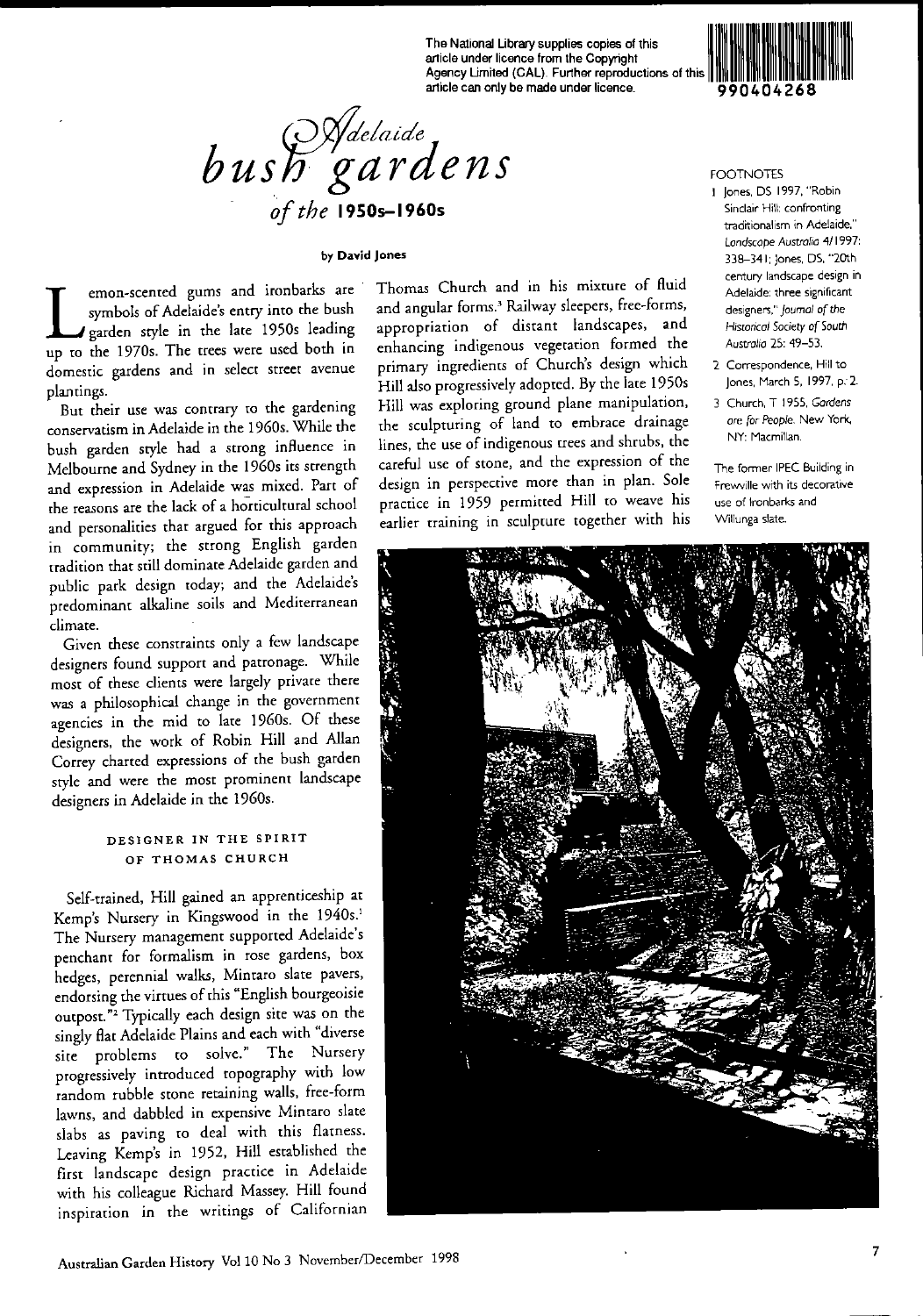4 Drew, P 1980, "Muller, Peter," in M Emanuel, ed., Contemporary Architects, pp.571-572, London, UK: Macmillan

(right) The sculptured intemal garden of the Michell residence in Medindie.

(below) One of an number of stone crafted paths to the creek edge at the Bonython residence,





European readings and Church's ideas, and permitted him to explore the forms and qualities in indigenous plants.

Parr of Hill's ideas are expressed in his former Le Corbusier influenced residence at Norton Summir (1964-65). Camilevering, resring nexr to Third Creek, the two storey stone residence and studio today nestles in a forest of richflowering and scented eucalypts, allocasuarinas, greviIleas and relared shrubs. Indigenous rtees have been retained and Hill planted the narrow flat creek-side site extensively in local species creating a bushland setting, and the sloping part of the allotment became his experimental nursery to test species as to their receptabiliry to Adelaide's soils and climare. Carey and Horsnell Gully sandstone faces all structures, and railway sleepers are used as retaining walls, bridges, and edgings.

Of Hill's work rhe Michell residence in Medindie (1964) and the IPEC regional headquarters (1964), borh designed by Perer Muller, stand out as significant modernist translations of rhe bush garden style.' Hill was introduced ro Muller as a possible landscape designer and instantly found a symparhiser and a challenge. Muller gave Hill a free charter for borh projecrs bur encouraged rhe use of 'book-leaf' freesrone walls drawn from his architectural designs that intruded imo spaces creating sub-spaces together with large unweathered randomly positioned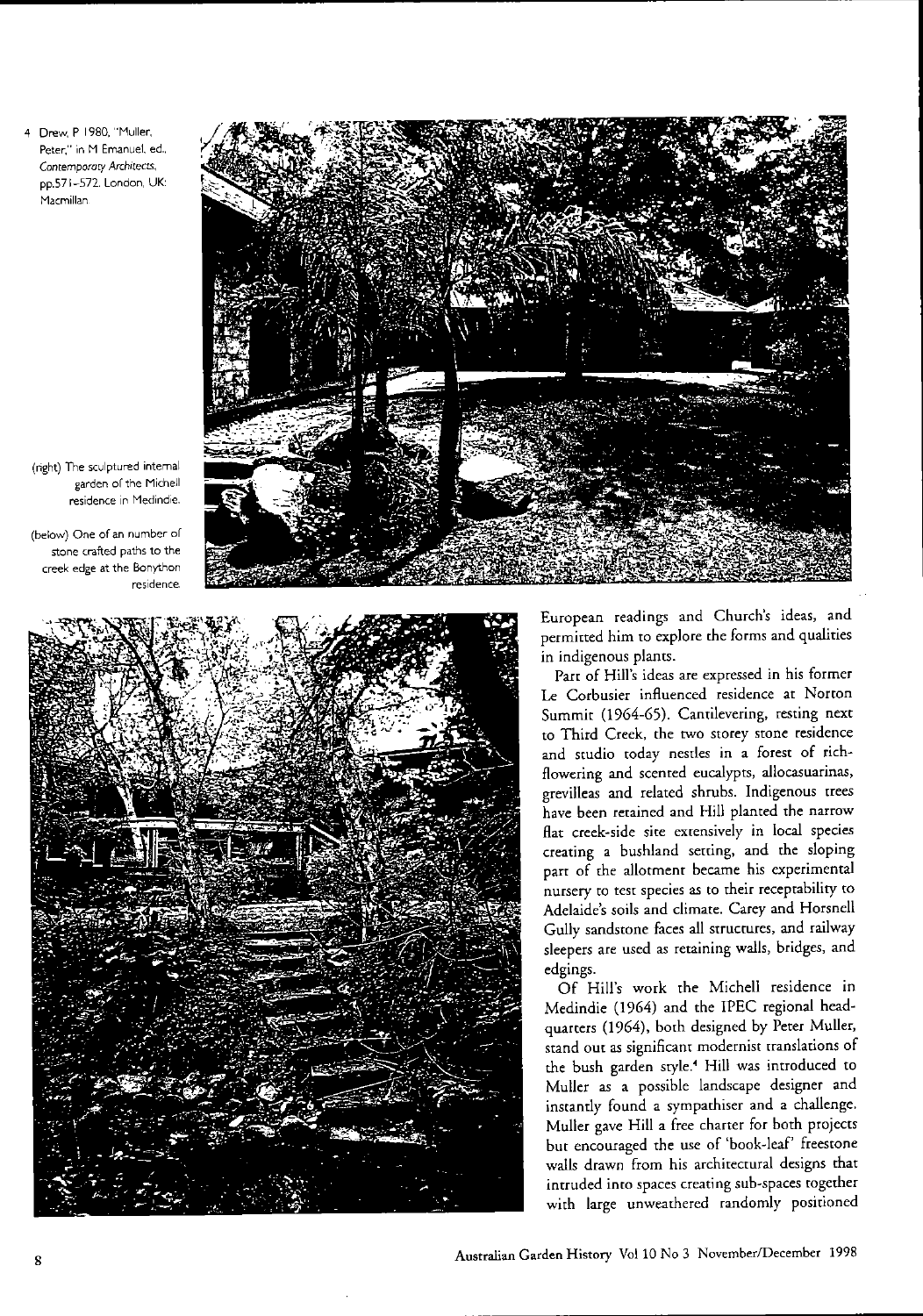

stones. Artistically these extended Hill and his craft at ground and space manipulation, paving srone assemblage, use of vegetation, and simplicity with strength in differing paving surfaces produced two remarkable designs.<sup>5</sup>

In his design work Hill found more love in the ideas he created than in the execution of projects. He tested and challenged the lack of relevancy in Adelaide landscape design, and in particulat domestic design, and found heart in its Mediterranean and Californian translations. Natural stone, pergolas, walls, colours, the manipulation of ground planes and spaces, the use of vegetation for their textures and forms tarher than their allegiances, all speak of an explotation wirh Adelaide tegional landscape design. He views his experimental 'manipulation of spaces' as still being important in his personal design inquiry. 'My designs portrayed a structural core with vegetation acting as an overlapping medium.'6

## DESIGNER IN THE SPIRIT OF JENS JENSEN

Educated in landscape architecture at Durham and Illinois, Correy was drawn into Adelaide in 1961 to prepare the master plan for the Mount Lofty Botanic Garden.<sup>7</sup> While this project absorbed most of his time, Correy had to search for an appropriate landscape design style fot this landscape. In the absence of these cues he progressively explored an amalgam of the ideas of Chicago landscape atchitect Jens Jensen, and the gardens and writings of Garrett Eckbo and James Rose in private garden designs.<sup>8</sup>

In retrospect Correy has observed:

*While I have often used Australian species of plants I have never taken a purist approach to this ... Probably as a result ofth,s I don' think thar I ever develnpd a parricular style, although I did have charactenstic hallmarks such as railway sleepers, dry-laid paving, landform modelling* & *favourite species such as Chinese elm, smooth-barked eucalypts, cushion*  $b$ ush, Cape daisy, Boston *ivy*, dusky coral pea, *oyster plant, Megasia spp* & *Myoporum parvifolium9*

Patt of this 'Ptairie School' philosophy was exhibited in Correy's manipulation of the ground and the selection of plants and building materials. The surface was sculptured to create ropographical interest and to reinforce the presence of contours. Plants were used to provide strength, verticaliry, colour and texture. Eucalypts, particularly Lemon-scented Gums, South Australian Blue Gums<sup>10</sup> and Ironbarks were extensively used. Shrubs tended to highlight tree colour and texture. Ground covers, including Creeping Boobialla, Purple Coral-pea,

View through the landscaped gully to the River Murray at *r* the Clark residence.

#### FOOTNOTES

- 5 Hill, pers. comm.. 1997.
- 6 Hill, pers. comm. 1997.
- 7 Correy, AD 1965. *Report* on the proposed development for *Mount* Lofry *Botanic* Gorden. South Australia, Adelaide, SA: Landscape Section, Adelaide Botanic Gardens: jones, OS 1977, "20th century landscape design in Adelaide: three significant designers," *Journal* of the Historical Society of South Australia 25: 53-57.
- 8 Correy, A 1992 "most influential books," *Landscape* Australlo 3/92. p.206.
- 9 Correspondence, Correy to Jones. November 25, 1996. p. 8.
- 10 South Australian Blue Gums (Eucolyptus *leucoxylon).*